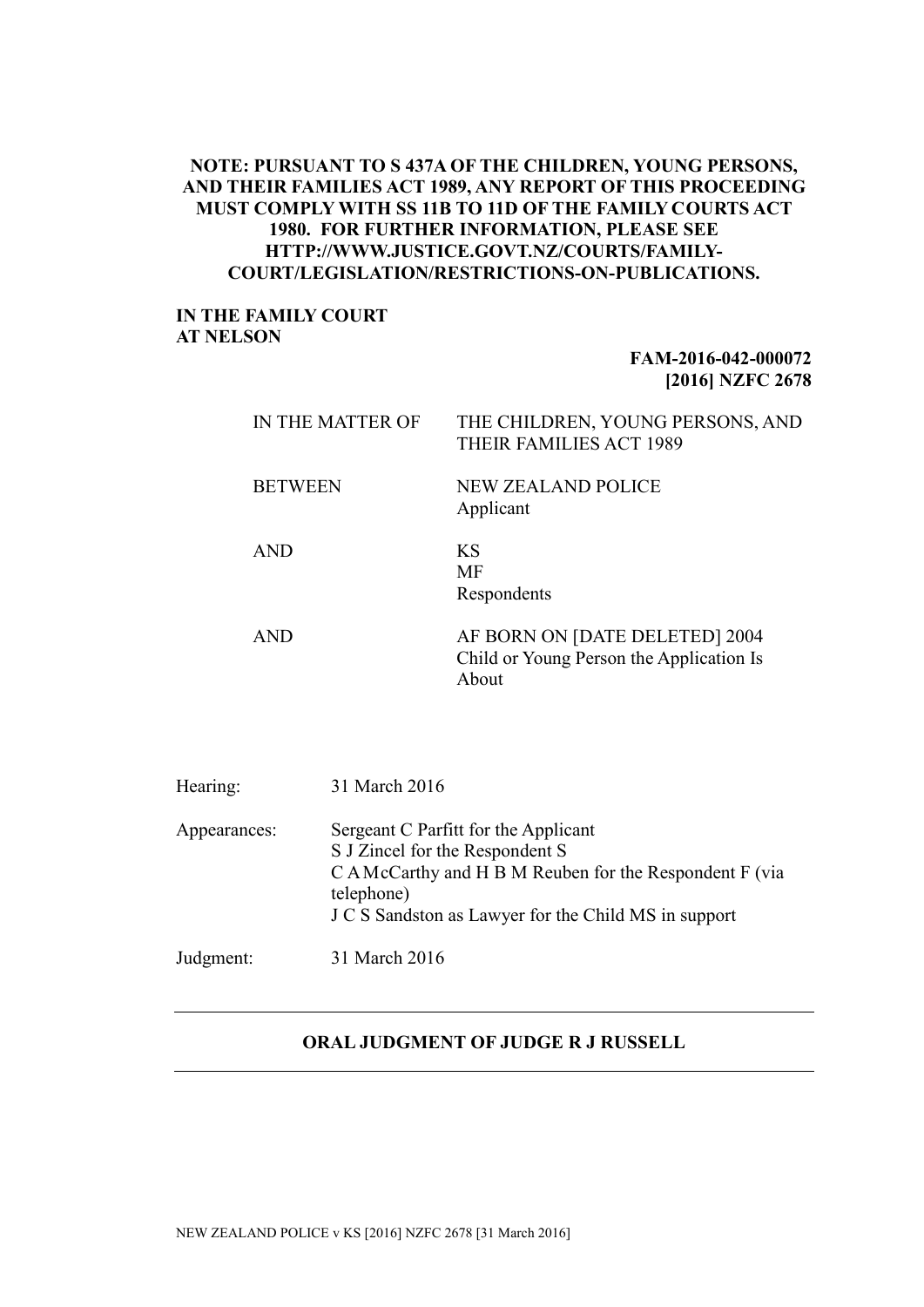[1] These are proceedings under the Children, Young Persons, and Their Families Act 1989 for AF. In particular it is an application by the New Zealand Police for a declaration that AF is in need of care and protection.

[2] The position here is the police filed the application and also, with that, an application for a s 78 interim custody order. That order was made by Judge Barkle on 11 March, and AF was placed in the interim custody of the Chief Executive.

[3] A family group conference was held 24 March, and I have been presented with a record of the agreements which were reached. In summary, it has been agreed that AF is a child in need of care and protection, and the plan goes on to address the various tasks and goals which the participants at the family group conference agreed there should be for AF for the period of the plan.

[4] Present at this judicial conference is Sergeant Parfitt. Mr Zindel appears alongside AF's mother, Ms KS, and her grandmother, MS. Appearing by telephone link is AF's father, Mr MF, and his counsel Ms McCarthy and Ms Reuben. Finally, Mr Sandston appears for AF.

[5] Sergeant Parfitt has explained that at the family group conference there was agreement reached that AF was in need of care and protection not only under s  $14(1)(e)$  but also under the provisions of  $14(1)(b)$ , (d) and (f). Sergeant Parfitt seeks to amend the application for a declaration to include those sections, and seeks a declaration on all four grounds set out in those sections. There is no opposition to this course of action.

[6] Sergeant Parfitt has said the police agree to a s 101 custody order being made, placing AF in the custody of the Chief Executive of the Ministry of Social Development. The difficulty I have in doing this today is I do not have a s 186 social work report. Otherwise Sergeant Parfitt is happy with the FGC plan as the first plan for AF.

[7] Mr Zindel agrees with the approach taken by the police as I have summarised. He does, however, think it needs to be pointed out that AF suffers from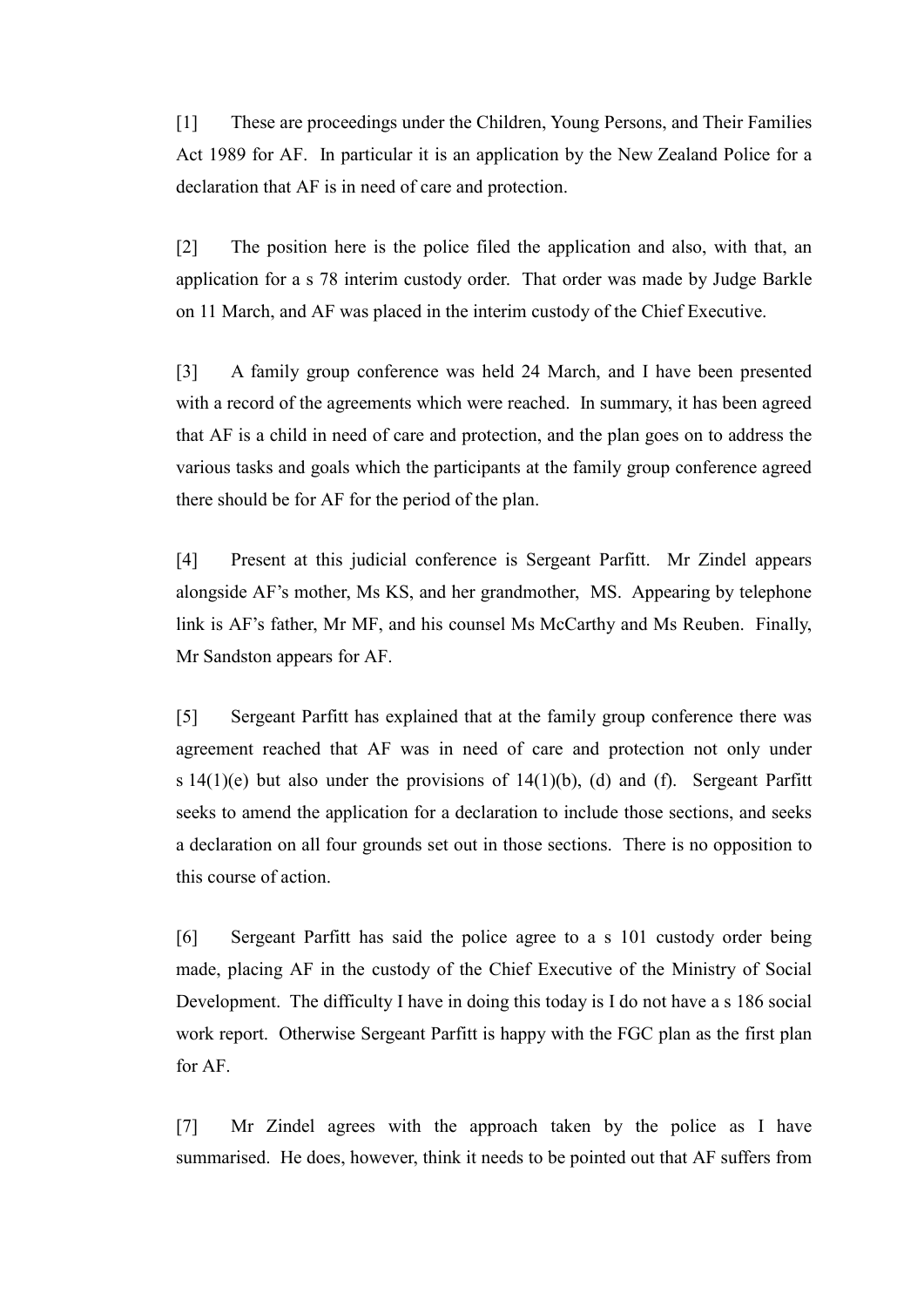a number of issues including autism, oppositional defiant disorder, an anxiety disorder and also from dyspraxia issues. Mr Zindel's submission is that these issues need to be recorded today and also to be addressed in the s 186 social work report. Mr Zindel does not go so far as to say that the Ministry need to prepare a new or amended plan.

[8] Ms McCarthy has said that Mr MF agrees with what is proposed, and has no issue or difficulty with the declaration being made today in the way I have outlined.

[9] Mr Sandston has filed a report. He has met AF, and has outlined how that interview went. He agrees that AF is a child in need of care and protection, and is supportive of the proposed plan.

[10] Mr Sandston has highlighted the need for him to attend a meeting scheduled for mid-June to represent AF's interests. That meeting is scheduled for the purposes of determining what AF's residence and schooling situation. I am not able to extend his appointment to attend that meeting unless there is a live review application or indeed some other application which is before the Court. This issue can, however, be addressed as part of the social work report, and Mr Sandston can no doubt make representations to the social workers as to the review period of the plan.

[11] Having set out the parties' positions, I now make the following orders and directions:

- (a) I amend the application for a declaration to include the application being on the grounds set out in s  $14(1)(b)$ , (d) and (f) of the Act.
- (b) I now make a declaration pursuant to s  $14(1)(b)$ , (d), (e) and (f) of the Act that AF is a child in need of care and protection.
- (c) I adjourn these proceedings to a registrar's list on 6 May for review.
- (d) I direct the Ministry provide to the Court a s 186 social work report and, if they think appropriate, an amended plan. That report, and if